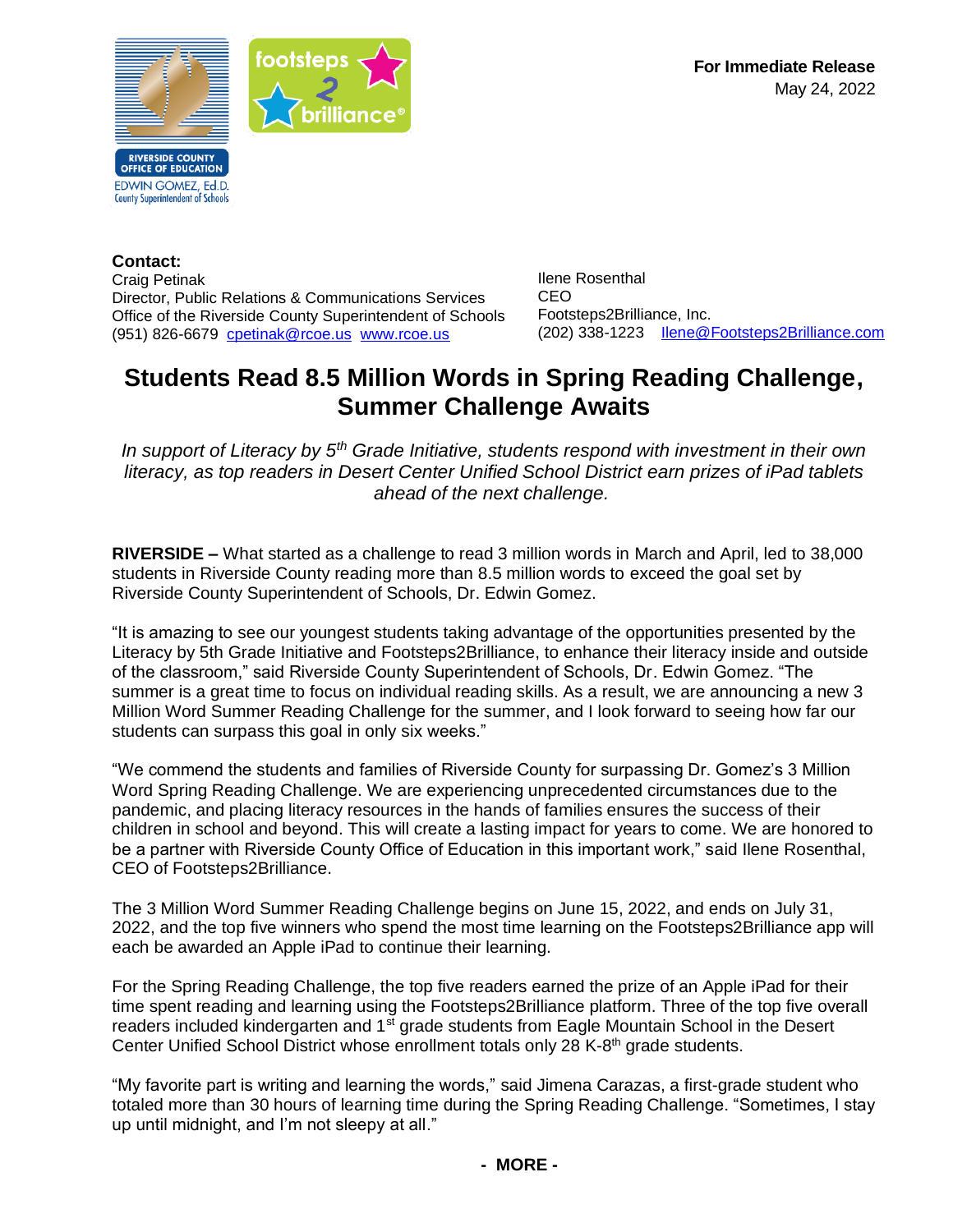## **PAGE 2 OF 3 – SPRING READING CHALLENGE RESULTS, SUMMER CHALLENGE BEGINS**

Jimena's mother, Mrs. Edith Carazas, shared that she allowed her daughter to stay up 30 minutes after bedtime, but she realized that even though she was staying up later, it was time well spent.

"I can see that she is doing great things, and she is being productive with her time while focusing on her education at the same time,"Mrs. Carazas said. "Jimena reads the stories, enjoys the music, and reads to her two little sisters, so there really is no need for television."

Mrs. Carazas also shared that she enjoys the availability of the content in Spanish since English is not her first language. Jimena's teacher is Shauna Peterson, a 17-year teaching veteran who learned how to incorporate the Footsteps2Brilliance platform at the same time as her students.

"Once they got into it, the students were very competitive about the reading challenge. They really like the interactive nature of the program, and it really meets all their needs," Mrs. Peterson said. "There isn't one student who didn't participate, and they don't even realize they are learning. I can definitely tell that this has helped them become more confident readers."

Desert Center Unified School District Superintendent, Dr. Greg Sackos, is extending the reach of the program to help a wide variety of students—including those who haven't yet enrolled.

"We have even targeted some third-grade students who have been able to use the program for supporting the development of reading skills while inspiring them to read with great results," Dr. Sackos said. "And we showed parents how to use the program, so I know there will be incoming prekindergarten students who are using it right now that are going to be ready for kindergarten this fall."

During the Spring Reading Challenge, the class would fill in the chart together with their latest reading statistics as a math lesson, and the school celebrated with a chocolate fondue party after meeting their goal of 500,000 words—totaling a full 16.6% of the 3 million word challenge from one of the smallest schools in all of California.

## **Examples of Student Work**

The Footsteps2Brilliance bilingual program emphasizes reading, writing, vocabulary, and oral language development. Every student creates an online writing portfolio. Here are some examples of work created by the winning students who are all in kindergarten or first grade.